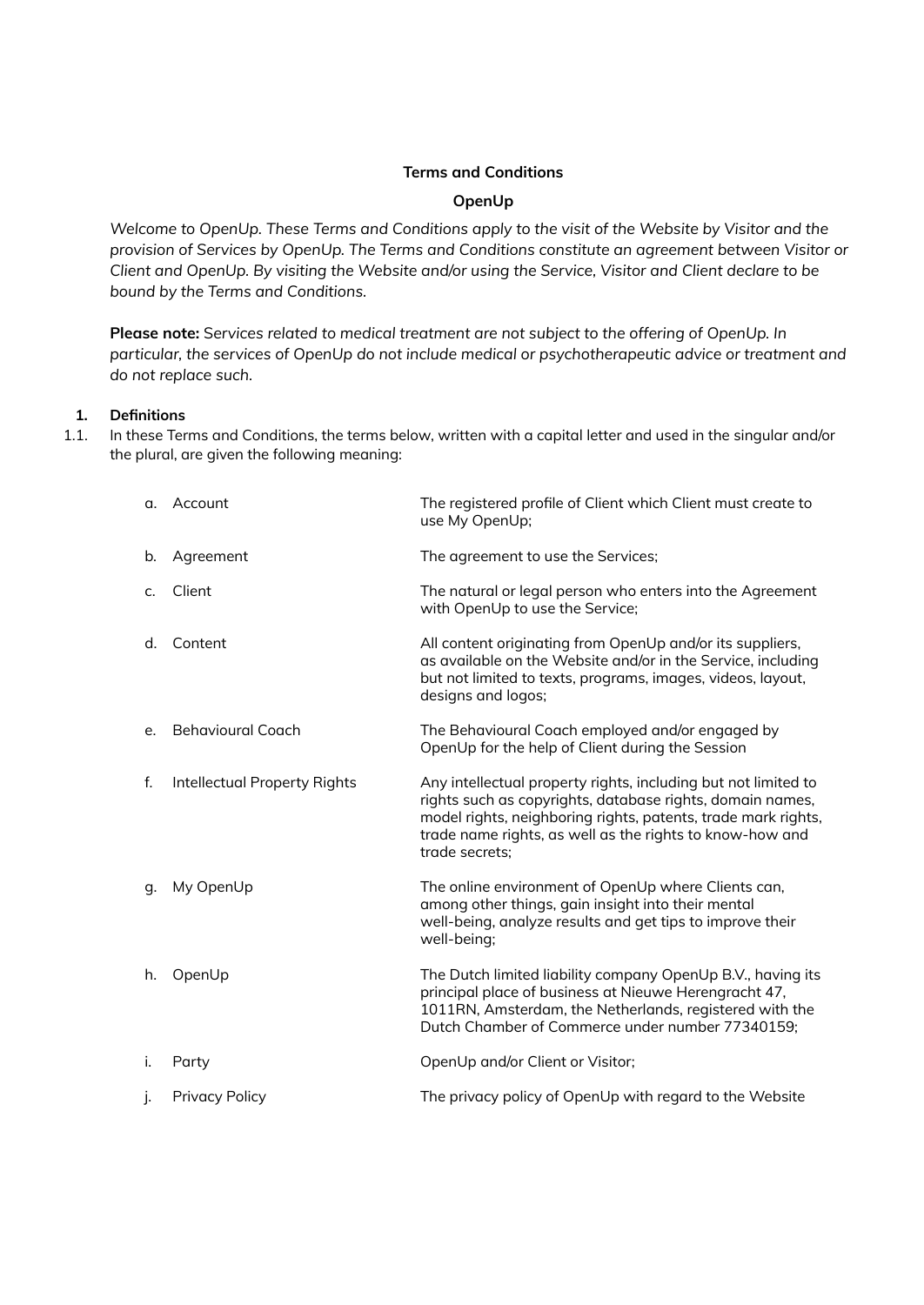|          |                         | www.openup.com/privacy-policy;                                                                                                                                                                                                                                                                |
|----------|-------------------------|-----------------------------------------------------------------------------------------------------------------------------------------------------------------------------------------------------------------------------------------------------------------------------------------------|
| k.       | Services                | The services that OpenUp performs for Client in execution<br>of the Agreement, including but not limited to access to the<br>Website, access to My OpenUp, the offering and giving of<br>Sessions, providing chat contact, group sessions e.g.<br>mindfulness, masterclasses and/or webinars; |
| I.       | Session                 | Online (video) session with a Behavioural Coach;                                                                                                                                                                                                                                              |
|          | m. Terms and Conditions | These terms and conditions of OpenUp, available for<br>download and print at<br>www.openup.com/terms-and-conditions.pdf;                                                                                                                                                                      |
| n.       | Visitor                 | Anyone who visits the Website, regardless of whether they<br>are a Client or not:                                                                                                                                                                                                             |
| $\Omega$ | Website                 | The websites of OpenUp, including but not limited to<br>www.openup.com, www.openup.nl, www.openup.de,<br>openup.be and www.openup.fr                                                                                                                                                          |

and the Service, as available at

## **2. Applicability and scope**

- 2.1. The Terms and Conditions apply to the Agreement, the Website, the Service and/or the use thereof by Visitor and/or Client, and all performance of (other) (legal) acts between the Parties..
- 2.2. OpenUp is entitled to change and/or supplement the Terms and Conditions at any time. The most recent version of the Terms and Conditions will be available on the Website and/or will be brought to Client's attention during the Service. If Client continues to use the Service after the Terms and Conditions have been changed and/or supplemented, Client thereby irrevocably accepts the changed and/or supplemented Terms and Conditions. If Client does not agree with the amended and/or supplemented Terms and Conditions, his only option is to no longer use the Service.
- 2.3. If the Terms and Conditions are or become partially invalid or void, Client and/or Visitor and OpenUp shall remain bound by the remaining part of these Terms and Conditions. OpenUp shall replace the invalid or void part by terms that are valid and not void and whose legal consequences, given the content and intent of the Terms and Conditions, correspond as closely as possible to those of the invalid and/or void part.
- 2.4. OpenUp expressly rejects the applicability of any terms of use, purchase conditions and/or other (general) conditions of Client and/or Visitor.
- 2.5. The Terms and Conditions have been prepared in English and contain Dutch legal terms (which are quoted in inverted commas: "..."). The Terms and Conditions may have been translated into other languages. In case of a dispute, the English version shall have precedence and must be interpreted in accordance with the laws of the Netherlands.
- 2.6. OpenUp does not offer or replace services related to medical or psychotherapeutic treatment. Our service can be used in addition to such therapies but is not a substitution. When suffering from disablement in one's mental health, such as a depression or anxiety disorder, we recommend discussing with your therapist if OpenUp can be of additional value.
- 2.7. Important note: If you have thoughts or even concrete plans to end your own life, the services of OpenUp are not suitable for you. If such thoughts occur during the use of our services, you must immediately consult a doctor or psychotherapist or immediately contact the telephone counseling service, please dial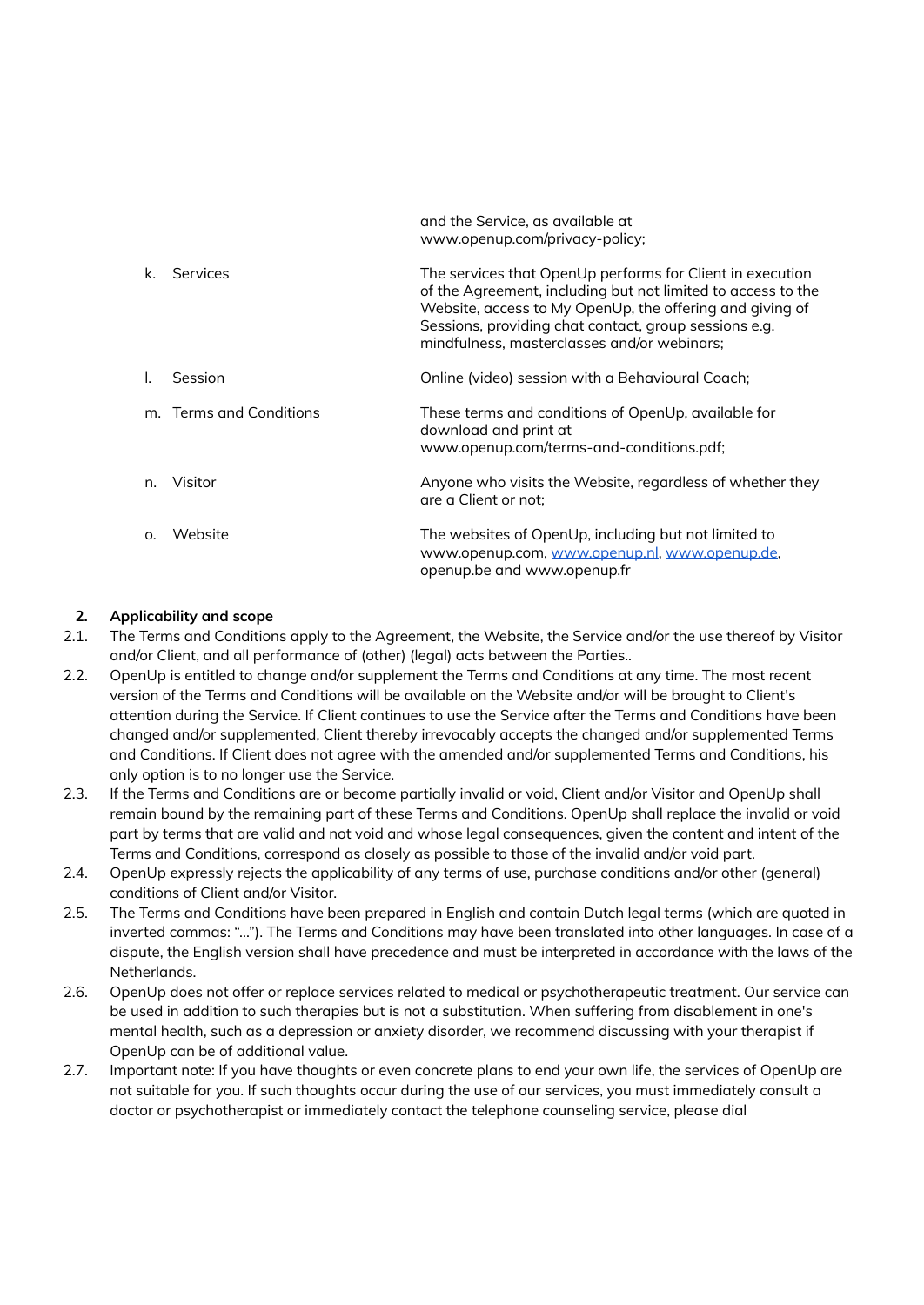- Netherlands: 113
- Germany: 0800 111 0 111
- Belgium: 1813 (Dutch), 0800 32 123 (French) or 32 (0) 2 648 40 14 (English)
- France: 01 45 39 40 00
- Spain: 914 590 050 / 914 590 055
- Austria: 142
- Switzerland: 143
- Italy: 02 2327 2328
- United Kingdom: 999 (when in danger) or 111 (urgent help)
- Croatia: (01) 4833-888 or 1 16 111

### **3. Performance of the Agreement**

- 3.1. OpenUp provides to Client, under the terms of the Agreement and the Terms and Conditions, the Service as described in the Agreement and the Terms and Conditions.
- 3.2. OpenUp will use reasonable endeavours to perform the Agreement for the benefit of Client in accordance with the Agreement and theTerms & Conditions.
- 3.3. All Services provided by OpenUp are performed on the basis of its commercially best effort (in Dutch: "*inspanningsverbintenis*").
- 3.4. OpenUp is entitled to engage auxiliary persons (in Dutch: "*hulppersonen*"), including subordinates, for the performance of the Agreement.
- 3.5. Client warrants that he is entitled to enter into the Agreement and that he is at least 18 years old.
- 3.6. OpenUp is not responsible for any decision made by Clients and/or Visitors through the Service and/or the Website. OpenUp offers no guarantee of success of any kind.
- 3.7. Client and Visitor accept that the Website and the Service contain only the functionalities and other properties as they find them on the Website and/or in the Service at the moment of use ("as is"). OpenUp expressly excludes any warranties and/or indemnities of any kind, including but not limited to warranties and/or indemnities with respect to the quality, security, legality, integrity and accuracy of the Website and/or the Service, except as otherwise provided in the Terms and Conditions.
- 3.8. OpenUp is at all times entitled to change, adapt, put out of commission (temporarily or permanently), restrict the use of, and/or terminate the Website and/or the Service, without being or becoming in any way liable to Client and/or Visitor for damages. If Client and/or Visitor do not agree with the changes and/or amendments made, their only option is to stop using the Website and/or the Service and/or to rescind (in Dutch: "*ontbinden*") the Agreement.

# **4. Use of the Service**

- 4.1. The use of the Website and/or the Service is at Client's and/or Visitor's risk, including but not limited to the use of the Account. Client and/or Visitor are themselves fully responsible and liable for all actions they take by means of the Website and/or the Service. Client and Visitor indemnify OpenUp against all claims of third parties related to and/or resulting from their actions with the (help of the) Website and/or the Service, a violation of the Agreement and/or the Terms and Conditions by Client and/or Visitor and/or any unlawful act by Client and/or Visitor.
- 4.2. Clients and Visitors are not permitted to reproduce, publish, resell, use for commercial purposes or otherwise make available to third parties, or perform any other unlawful acts with respect to, the Website, the Service and/or the Content.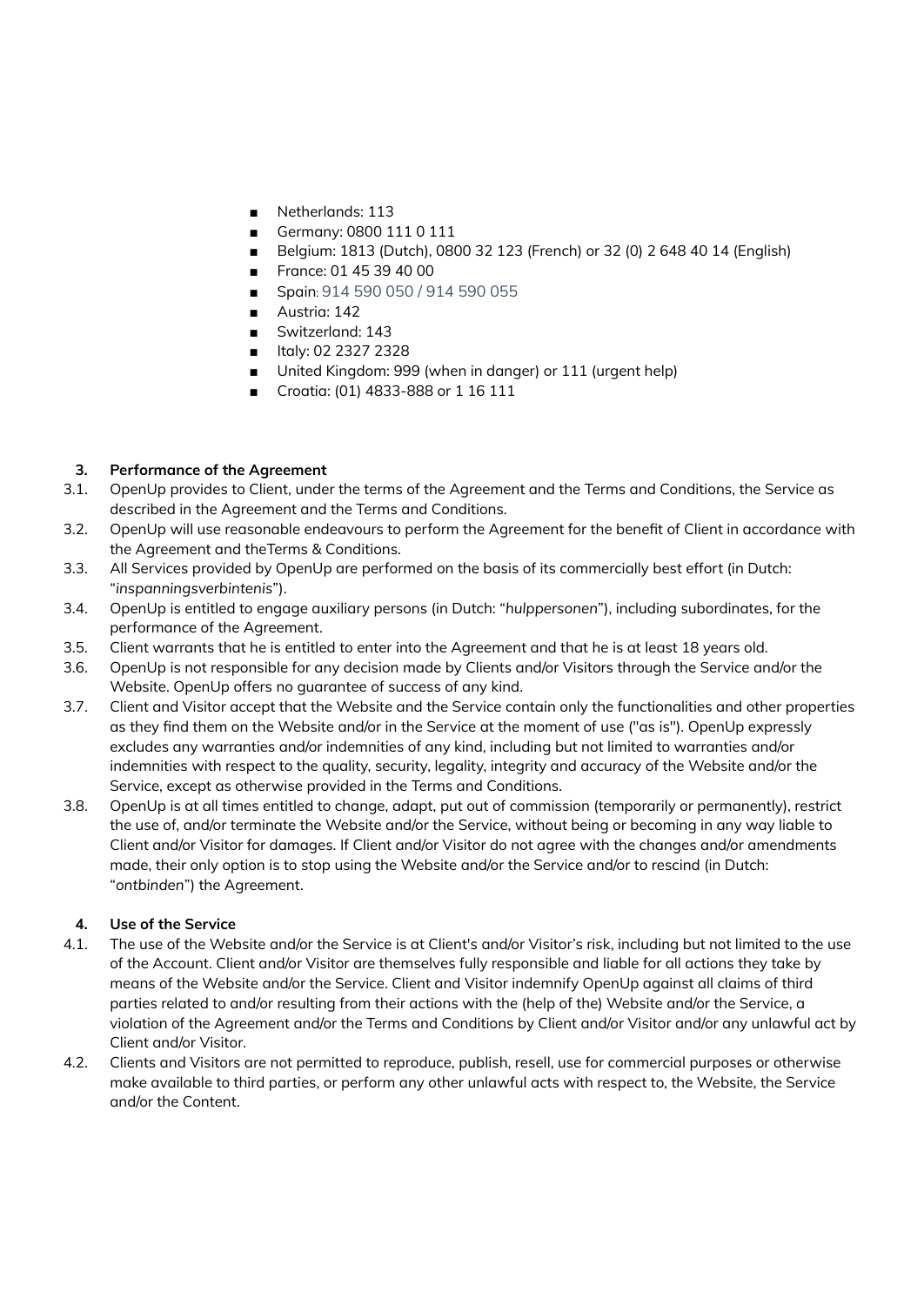# **5. Sessions**

- 5.1. OpenUp offers Sessions to Client.
- 5.2. The times that OpenUp is available for Sessions are listed on the Website. When Client books a Consult he has to indicate which time is convenient for him.
- 5.3. Client warrants that the information provided by him, whether or not during Sessions, such as physical or psychological conditions, use of medication, work activities or certain leisure activities, are (and stay at all times) complete, current, truthful and accurate. OpenUp is not liable for damages of any nature whatsoever, caused by OpenUp based on incorrect and/or incomplete information provided by Client.
- 5.4. If the Behavioural Coach determines that a different treatment method is better for the Client and/or if there is any other justifiable reason, the Behavioural Coach and/or OpenUp may stop the Sessions. In that case the Behavioural Coach will explain to Client why this choice was made. Any prepaid Sessions will be refunded if the Sessions are stopped.
- 5.5. All information and/or advice that OpenUp and/or its Behavioural Coaches give to Client is always without any obligation. The use of such information and/or advice is at Client's own risk. OpenUp is not liable for damages of any nature whatsoever caused by the use of such information and/or advice.

## **6. My Open Up; Account**

- 6.1. Client must create an Account in the manner described on the Website in order to create a profile in My OpenUp. The information provided by Client when creating the Account, as well as all other information provided must be (and stay) complete, current, truthful and accurate. Client warrants this.
- 6.2. OpenUp may set additional requirements for Clients, such as a minimum age. These requirements are stated on the Website.
- 6.3. Client shall not create an Account in the name of another person or in the name of a fictitious person.
- 6.4. OpenUp shall be entitled at any time, stating the reasons, to refuse the registration of an Account, to impose additional requirements for the registration of an Account or to block or delete an Account already registered with immediate effect.
- 6.5. Client cannot claim any compensation from OpenUp in connection with a refusal, blockage or deletion of an Account.
- 6.6. During the registration of the Account, Client must provide (among other things) an email address which can be used to access his Account. Client is responsible for keeping (the combination of) these data confidential.
- 6.7. Client is liable for the use of the Service through the Account. OpenUp assumes that Client is actually the one who logs in with the username and password and/or uses the by Client provided email address.
- 6.8. As soon as Client knows or reasonably should know that his Account has come into the hands of unauthorized persons, Client shall notify OpenUp immediately. Client shall also immediately take effective measures to limit unauthorized access.

### **7. Intellectual Property Rights**

- 7.1. All Intellectual Property Rights related to the Website, the Service and/or the Content belong to OpenUp and/or its licensors. OpenUp and/or its licensors reserve all rights not expressly granted to Client and/or Visitor in the Terms and Conditions.
- 7.2. Client and Visitor acknowledge and agree that the Intellectual Property Rights to the Website, the Service and/or the Content are held by OpenUp and/or its licensors and that they are not granted any rights except those expressly granted to them in the Terms and Conditions.
- 7.3. Clients and Visitors are explicitly not permitted to download, copy, modify, disclose, use for direct or indirect commercial purposes or use any information made accessible through the Website and/or the Service,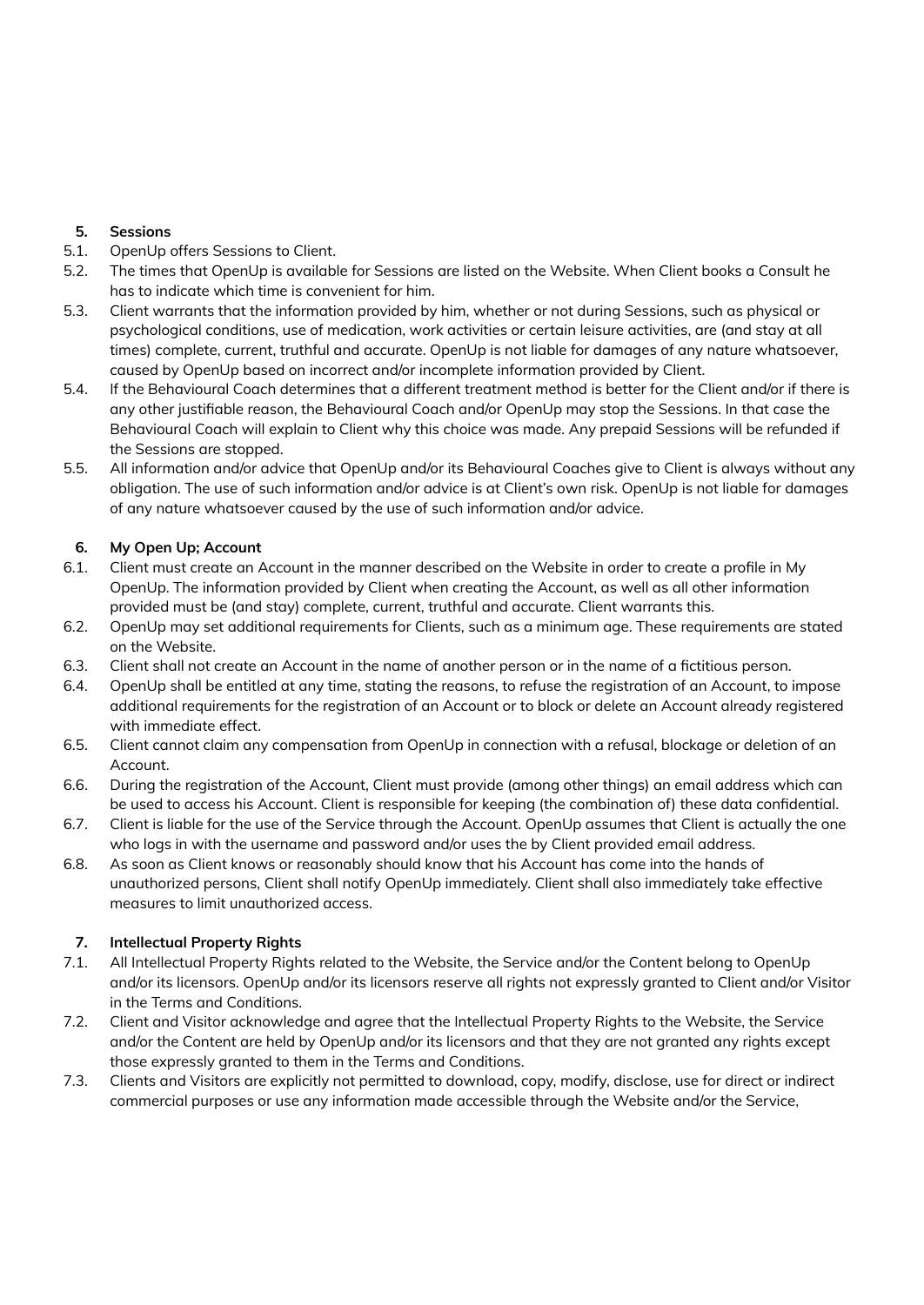including Content, unless OpenUp or the relevant rights holder has given its prior written permission or mandatory Dutch law permits such use.

- 7.4. Client and Visitor acknowledge that the Website and the Service contain protected databases within the meaning of Article 1(a) of the Dutch Database Act (in Dutch: "*Databankenwet*"), and that OpenUp is the producer of these databases as referred to in Article 1(b) and Article 1(a) of the Dutch Database Act.
- 7.5. As the producer of the databases, OpenUp has the exclusive right to authorize the use of data from these databases.
- 7.6. Client and Visitor may use data from the databases only to the extent that use is permitted under the Terms and Conditions and for the performance of the Service.
- 7.7. Client and Visitor are not permitted, without the express prior written consent of OpenUp, to extract and/or re-utilize a substantial part of the contents of the database(s) and/or to extract and/or re-utilize non-substantial parts of the contents of the database(s) repeatedly and systematically within the meaning of the Dutch Database Act.
- 7.8. The Client and Visitor are not permitted to make improper use of the Website and/or the Service. This means, among other things, that Clients and Visitors are not permitted to use any software and/or hardware tools and/or solutions (under their own management or made available by third parties) in so far as these are intended to take over any information made accessible via the databases or to spider, scrape, search or in any other way improperly use and/or view the databases.

## **8. Privacy**

- 8.1. During the registration of the Account and when using the Service, Client provides data to OpenUp. If this data is personal data, it will be stored and processed in accordance with the Privacy Policy of OpenUp and the applicable laws and regulations.
- 8.2. OpenUp is allowed to transfer Client's personal data to third parties, if there is a valid basis for doing so under the General Data Protection Regulation (GDPR). OpenUp informs Client about this transfer to third parties through the Privacy Policy.

### **9. Availability**

- 9.1. At OpenUp, we aim to help people within 24 hours. We offer accessible, personalized support from certified psychologists via chat, phone, or video for anything concerning mental well-being.
- 9.2. OpenUp does not warrant that the Website and/or the Service will be free of errors and bugs, complete and/or up-to-date at all times.
- 9.3. OpenUp performs maintenance work on the Website and/or the Service. This work may take place at any time, announced and unannounced, including when it may result in limited availability.
- 9.4. OpenUp does not warrant that the Website and/or the Service or any part thereof is accessible at all times and functions without interruptions, failures and/or errors. Interruptions, faults and/or errors in the Website and/or the Service may occur as a result of interruptions, faults and/or errors in the internet connections and/or as a result of viruses and/or errors and/or defects. OpenUp accepts no liability whatsoever for any damage, loss or costs incurred as a result of the (temporary) unavailability of the Website and/or the Service, including but not limited to (temporary or permanent) loss of data, to the extent permitted under mandatory law.

### **10. Liability**

- 10.1. OpenUp is not liable for damages resulting from any unauthorized use of the Website and/or Service by other Clients and/or Visitors and/or other third parties, unless OpenUp is liable for it under mandatory law.
- 10.2. OpenUp accepts no liability for damages resulting from the provision of the Website and/or the Service, or from any tort or otherwise, to the extent permitted by mandatory law.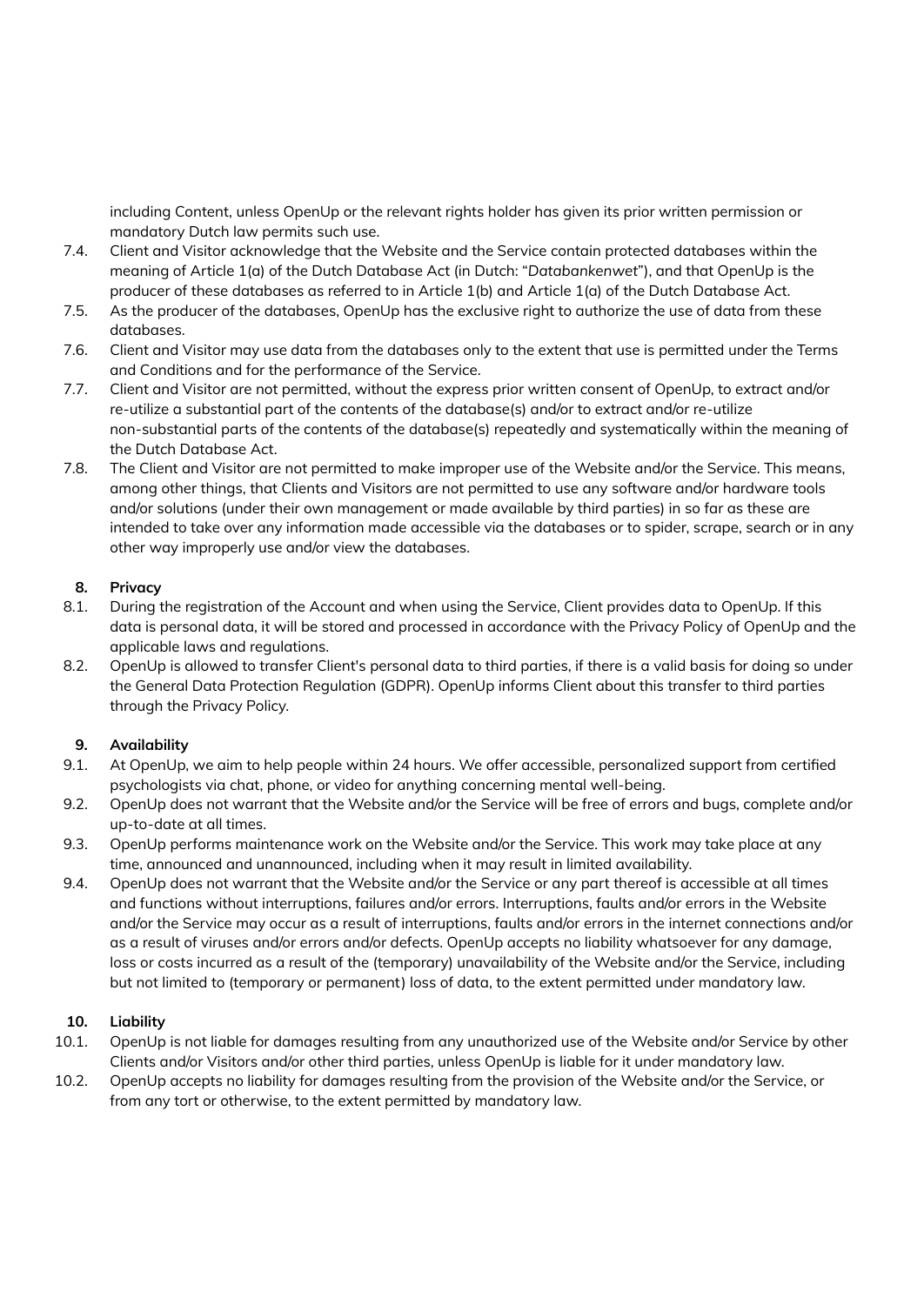- 10.3. If, notwithstanding the foregoing, OpenUp is liable to Client or Visitor for damages for any reason whatsoever, OpenUp shall only be liable for direct damages (in Dutch: "*directe schade*") suffered by Client or Visitor as a result of an attributable failure (in Dutch: "*toerekenbare tekortkoming*") by OpenUp and/or a wrongful act up to the amount that in the relevant case under the professional liability insurance of OpenUp is paid out, plus the amount of the deductible that is not borne by the insurer under the terms and conditions of this professional liability insurance.
- 10.4. If, for any reason, no payout under the above-mentioned insurance may take place, the said amount shall be limited to compensation of the direct damages with a maximum of  $\epsilon$  1,000.00 (one thousand euros) per damaging event (a series of consecutive events is considered as one event).
- 10.5. Direct damage means only:
	- damages due to death or bodily injury;
	- material damage to property;
	- reasonable costs incurred to prevent or limit direct damage, which could be expected as a result of the event on which the liability is based; and
	- reasonable costs incurred in determining the cause of the damage.
- 10.6. The liability of OpenUp for indirect damages (in Dutch: "*indirecte schade*") is excluded. Indirect damages include all damages that are not expressly defined as direct damages in the previous paragraph, including but not limited to consequential damages (in Dutch: "*gevolgschade*"), losses, damage to electronic data and/or damage due to delays in the transport of data traffic and costs incurred to prevent or determine indirect damages.
- 10.7. The exclusions and limitations of liability contained in this article do not apply in cases of intent (in Dutch: "*opzet*") and/or deliberate recklessness (in Dutch: "*bewuste roekeloosheid*") on the part of OpenUp.
- 10.8. Unless performance by OpenUp is permanently impossible, the liability of OpenUp for an attributable failure in the performance of the Agreement shall arise only if Client immediately sends OpenUp a notice of default (in Dutch: "*ingebrekestelling*") in writing, whereby a reasonable term for remedying the failure is given, and OpenUp continues to fail attributably in the performance of its obligations even after that term.
- 10.9. There is no attributable failure in performance of the Agreement by OpenUp in the case of force majeure. Force majeure includes illness of employees and/or absence of employees that are crucial for the provision of the Service, interruptions in the supply of electricity, strikes, riots, fire, natural disasters, floods, failures of suppliers of OpenUp, failures of third parties engaged by OpenUp, failures of (other) Clients, failures in the connection with the internet, hardware failures, failures in (telecommunications) networks, epidemics, pandemics, government measures and all other external causes on which OpenUp has no influence.
- 10.10. If the force majeure continues for at least thirty (30) days, both OpenUp and Client are entitled to rescind the Agreement in writing, without being obliged to pay compensation for any damages in respect of such rescission.
- 10.11. Any claim for damages by Client or Visitor that has not been specified and explicitly reported by Client or Visitor shall lapse by the mere lapse of twelve (12) months after the claim arose. This shall not affect the Client's and Visitor's obligation to complain (in Dutch: "*klachtplicht*").

### **11. Force majeure**

- 11.1. A Party will not be bound to fulfil any contractual and/or legal obligation if it is prevented from doing so as a result of force majeure ("overmacht").
- 11.2. Force majeure exists if a Party is hindered in the performance of its obligation(s) as a result of a circumstance that is not due to its fault, and also not by virtue of law, a legal act or socially accepted standards.
- 11.3. With force majeure on the side of OpenUp is meant, apart from what is understood in the law and jurisprudence, illness of employees and/or Behavioural Coaches and/or absence of employees and/or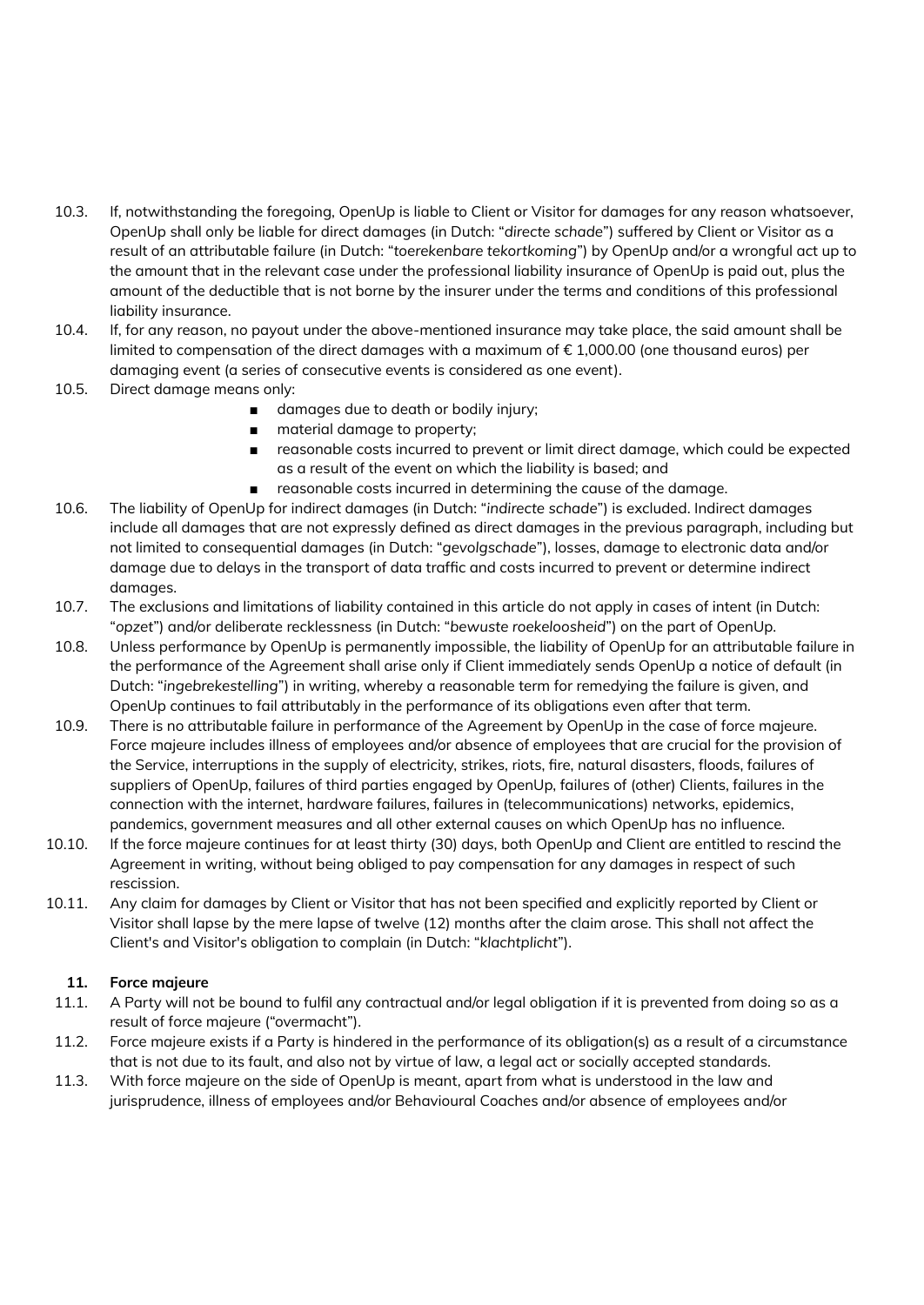Behavioural Coaches who are crucial for the supply of the Service, interruptions in the supply of electricity, strikes, riots, fire, natural disasters floods, shortcomings of suppliers of OpenUp, shortcomings of third parties called in by OpenUp, failures in the connection with the internet, hardware failures, failures in (telecommunication) networks, epidemics, pandemics, government measures and all other external causes on which OpenUp has no influence.

- 11.4. The Party that has invoked force majeure is obliged to make efforts to ensure that the force majeure situation is of the shortest possible duration.
- 11.5. If a situation of force majeure lasts longer than thirty (30) days, or as soon as it is clear that the situation of force majeure will last longer than three (3) months, both Parties will be entitled to dissolve the Agreement in writing in part (insofar as it affects the situation of force majeure). Any work already carried out under the Agreement will in that case be settled proportionately, without the Parties owing each other anything else. This shall not affect the other provisions of the Terms and Conditions.

## **12. Confidentiality**

- 12.1. OpenUp is obliged to confidentiality on the basis of code of professional standards.
- 12.2. Client shall treat information confidentially when OpenUp has appointed this information as confidential or when Client knows or reasonably should suspect that the information was intended to be confidential.
- 12.3. The confidentiality obligations continue to apply after the termination of the Agreement.

## **13. Third parties**

- 13.1. OpenUp may transfer rights and obligations under the Agreement to third parties. Client hereby irrevocably agrees to such transfer. Client is not entitled to transfer the rights and/or obligations under the Agreement to a third party without the prior written consent of OpenUp.
- 13.2. OpenUp is permitted to engage third parties in the performance of the Agreement and/or the Service or parts thereof.

### **14. Termination of the Agreement**

- 14.1. The Agreement is entered into for the term of the service agreement that OpenUp has concluded with the employer of Client, in the absence of which the Agreement is entered into for an indefinite period of time. If the service agreement between OpenUp and the employer of Client terminates, this Agreement terminates automatically.
- 14.2. Without prejudice to the other rights of OpenUp, OpenUp shall be entitled at any time and at its sole discretion, without becoming liable to Client, to terminate Clients use of the Service and/or the Agreement with immediate effect for serious reasons, including but not limited to the situation when Client misuses the Services. Misuse includes, but is not limited to, exhibiting aggressive behavior towards a Behavioural Coach and/or repeatedly not showing up for appointments.
- 14.3. A Party has the right to rescind the Agreement if the other Party attributably fails to comply with its obligations under the Agreement and that Party, after having received a written notice of default whereby a reasonable term for remedying the failure is given, and the failing Party continues to fail attributably in the performance of its obligations even after that term.
- 14.4. OpenUp, due to termination of the Agreement, in any way and for any reason, is never obliged to pay damages or any refund of fees already received to Client.
- 14.5. All provisions of the Terms and Conditions that are intended to survive termination of the Agreement, including but not limited to the provisions relating to Intellectual Property Rights, warranties and indemnities, shall continue in full force and effect after termination of the Agreement.